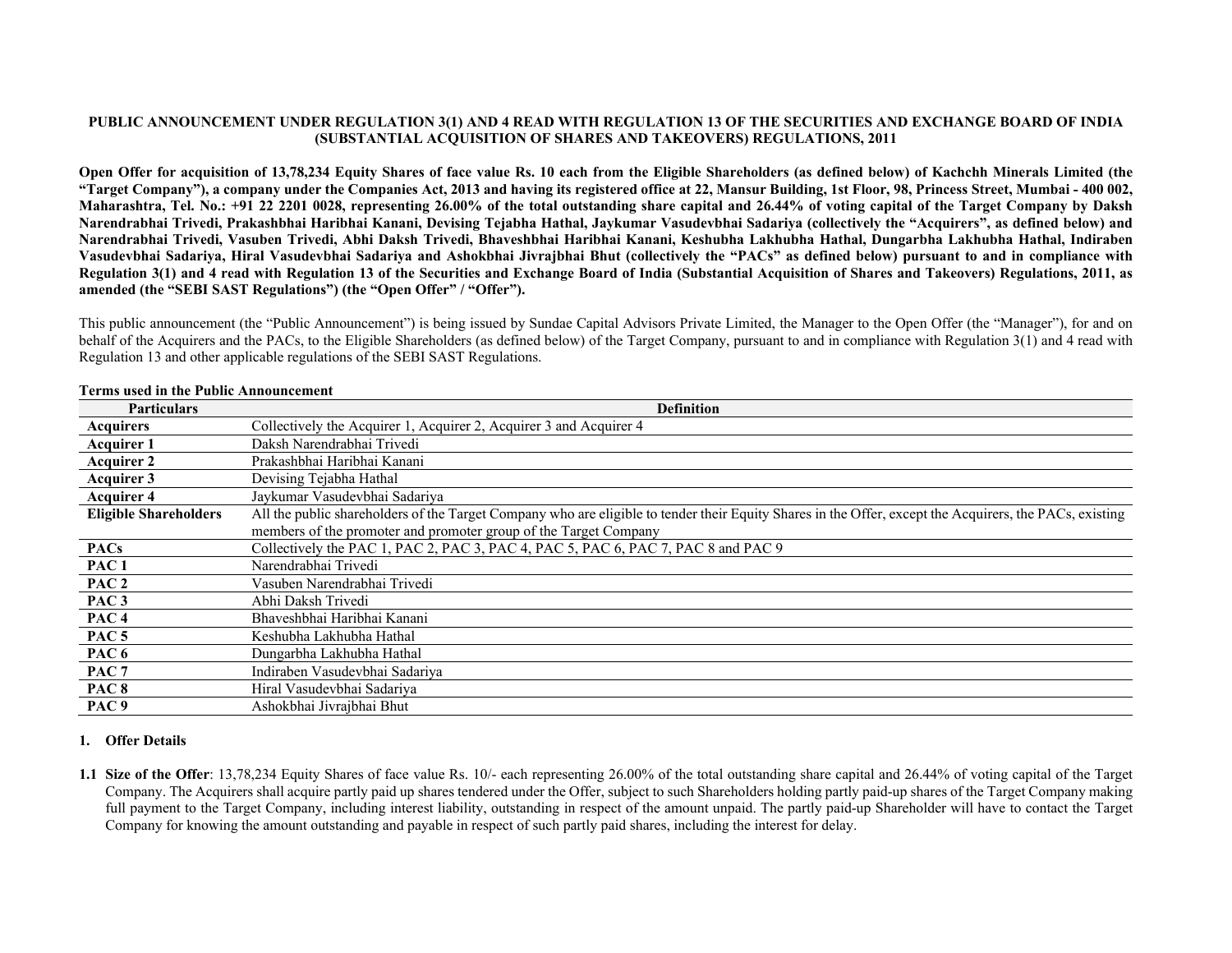The Acquirers and PACs may propose to increase the Offer Size by increasing the number of Equity Shares proposed to be acquired or the Offer Price. If there is any upward revision in the Offer Size or the Offer Price at any time up to one (1) Working Day prior to commencement of the Tendering Period in terms of the SEBI SAST Regulations, the same would also be informed by way of an announcement in the same newspapers where the Detailed Public Statement will be published.

- **1.2 Offer Price / Consideration (in Rs.)**: The Offer Price of Rs. 8 (Rupees Eight only) per Equity Share fully paid up is calculated in accordance with the Regulation 8(2) of the SEBI Regulations ("Offer Price"). The total funds required for implementation of the Offer (assuming full acceptance) for the acquisition of 13,78,234 Equity Shares at Rs. 8 per Equity Share is Rs. 1,10,25,872 (Rupees One Crore Ten Lakhs Twenty Five Thousand Eight Hundred Seventy Two Only).
- **1.3 Mode of payment**: The Offer Price is payable in "Cash" in accordance with Regulation 9(1)(a) of the SEBI SAST Regulations and the terms and conditions mentioned in this Public Announcement and to be set out in the Detailed Public Statement and Letter of Offer that are proposed to be issued in accordance with the SEBI SAST Regulations.
- **1.4 Type of Offer**: This will be a "Mandatory Offer" under the Regulation 3(1) and 4 read with Regulation 13 of the SEBI SAST Regulations. The Offer is not a conditional offer subject to minimum level of acceptances.

## **2. Transaction which has triggered the Open Offer obligation (Underlying Transaction)**

| <b>Type of</b><br>transaction     | <b>Mode of Transaction</b><br>(Agreenent / <b>Albert</b> ) |               | Shares / voting rights acquired /<br>proposed to be acquired | <b>Total Consideration for</b><br>shares / voting rights $(VR)$ | Mode of<br>payment (Cash | Regulation which has /<br>will be triggered |
|-----------------------------------|------------------------------------------------------------|---------------|--------------------------------------------------------------|-----------------------------------------------------------------|--------------------------|---------------------------------------------|
| (Direct $\ell$                    | <b>Market Purchase</b> )                                   | Number of     | % vis-a-vis total                                            | proposed to be acquired                                         | /securities)             |                                             |
| Indirect)                         |                                                            | equity shares | equity / voting capital                                      |                                                                 |                          |                                             |
| Direct                            | <b>Share Purchase Agreement</b>                            | 20,00,000     | $37.73$ <sup>#</sup>                                         | Rs. $1.60,00,000$ *                                             | Cash                     | Regulation $3(1)$ & 4                       |
| $\#$ 38.37% of the voting capital |                                                            |               |                                                              |                                                                 |                          |                                             |

\* Rs. 8 per Equity Share fully paid up.

### **3. Details of the Acquirers and PACs**

**3.1** The details of the Acquirers are as under:

| <b>Details</b> | Name of the<br><b>Acquirers / PACs</b> | <b>Residential Address / Registered Office /</b><br><b>Principal place of business</b>                      | <b>Names of</b><br>persons in<br>control / | <b>Name of</b><br>the Group,<br>if any, to |                               | <b>Pre Transaction</b><br>shareholding      |                               | <b>Proposed shareholding</b><br>after the acquisition of<br>shares which triggered the |
|----------------|----------------------------------------|-------------------------------------------------------------------------------------------------------------|--------------------------------------------|--------------------------------------------|-------------------------------|---------------------------------------------|-------------------------------|----------------------------------------------------------------------------------------|
|                |                                        |                                                                                                             | promoters                                  | which the<br><b>Acquirers</b><br>and the   |                               |                                             |                               | Open Offer (excluding the<br>shares tendered in the<br><b>Open Offer</b> )             |
|                |                                        |                                                                                                             |                                            | <b>PACs</b><br>belong to                   | Number of<br>equity<br>shares | <b>%age of</b><br>total voting<br>capital * | Number of<br>equity<br>shares | <b>%age of</b><br>total voting<br>capital *                                            |
| Acquirer 1     | Narendrabhai<br>Daksh<br>Trivedi       | "Daksh", Jay Co-operative Society, Main<br>Road, Opp Khodiyar Colony, Jamnagar - 361<br>006, Gujarat, India | Not<br>applicable                          | Nil                                        |                               |                                             | 3,80,000                      | 7.29%                                                                                  |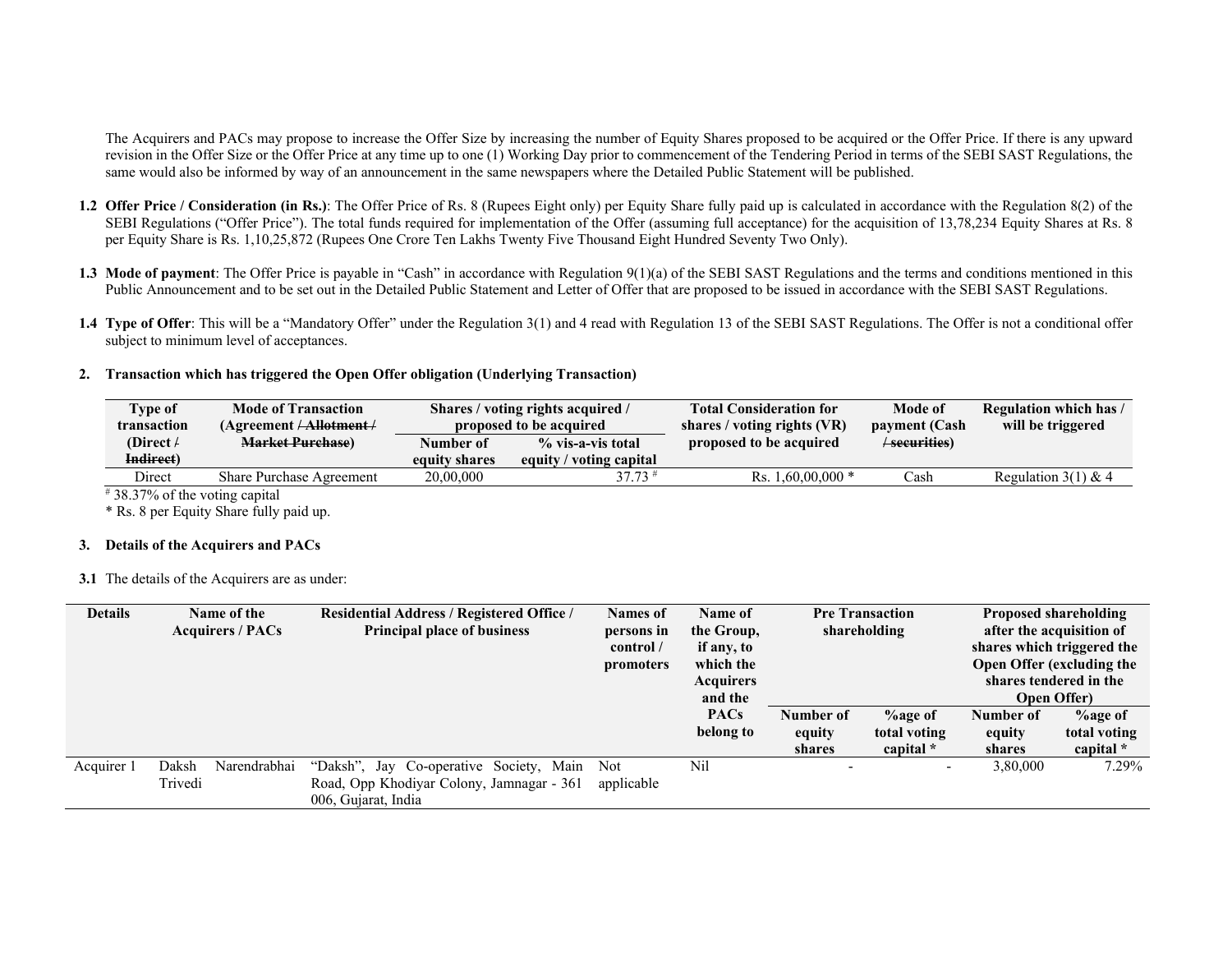| <b>Details</b>   | Name of the<br><b>Acquirers / PACs</b>                                                                                                         | Residential Address / Registered Office /<br><b>Principal place of business</b>                                  | <b>Names</b> of<br>persons in<br>control /<br>promoters | Name of<br>the Group,<br>if any, to<br>which the<br><b>Acquirers</b><br>and the | <b>Pre Transaction</b><br>shareholding |                                      | <b>Proposed shareholding</b><br>after the acquisition of<br>shares which triggered the<br>Open Offer (excluding the<br>shares tendered in the<br><b>Open Offer)</b> |                                             |
|------------------|------------------------------------------------------------------------------------------------------------------------------------------------|------------------------------------------------------------------------------------------------------------------|---------------------------------------------------------|---------------------------------------------------------------------------------|----------------------------------------|--------------------------------------|---------------------------------------------------------------------------------------------------------------------------------------------------------------------|---------------------------------------------|
|                  |                                                                                                                                                |                                                                                                                  |                                                         | <b>PACs</b><br>belong to                                                        | Number of<br>equity<br>shares          | %age of<br>total voting<br>capital * | Number of<br>equity<br>shares                                                                                                                                       | <b>%age of</b><br>total voting<br>capital * |
| Acquirer 2       | Prakashbhai<br>Haribhai<br>Kanani                                                                                                              | A/1102, Vastushilp Apartment, L P Savani<br>Road, B/H TGB Restaurant, Adajan, Surat -<br>395 009, Gujarat, India | Not<br>applicable                                       | Nil                                                                             |                                        |                                      | 2,12,000                                                                                                                                                            | 4.07%                                       |
| Acquirer 3       | Devising<br>Tejabha<br>Hathal                                                                                                                  | Hamusar, Mithapur, Taluka Okhamandal, Dis.<br>Devbhoomi Dwarka - 361 345, Gujarat, India                         | Not<br>applicable                                       | Nil                                                                             | $\mathbf{r}$                           | $\overline{a}$                       | 4,00,000                                                                                                                                                            | 7.67%                                       |
| Acquirer 4       | Jaykumar<br>Vasudevbhai Sadariya                                                                                                               | Hatkesh Society, Opp T B Hospital, Navagam<br>Ghed, Jamnagar - 361 008, Gujarat, India                           | Not<br>applicable                                       | Nil                                                                             | $\sim$                                 |                                      | 1,15,000                                                                                                                                                            | 2.21%                                       |
| PAC <sub>1</sub> | Narendrabhai Trivedi                                                                                                                           | "Daksh", Jay Co-operative Society, Main<br>Road, Opp Khodiyar Colony, Jamnagar - 361<br>006, Gujarat, India      | Not<br>applicable                                       | Nil                                                                             | $\overline{a}$                         | $\overline{a}$                       | $\overline{a}$                                                                                                                                                      |                                             |
| PAC <sub>2</sub> | Vasuben Trivedi                                                                                                                                | "Daksh", Jay Co-operative Society, Main<br>Road, Opp Khodiyar Colony, Jamnagar - 361<br>006, Gujarat, India      | Not<br>applicable                                       | Nil                                                                             |                                        |                                      |                                                                                                                                                                     |                                             |
| PAC <sub>3</sub> | Abhi Daksh Trivedi                                                                                                                             | "Daksh", Jay Co-operative Society, Main<br>Road, Opp Khodiyar Colony, Jamnagar - 361<br>006, Gujarat, India      | Not<br>applicable                                       | Nil                                                                             | $\overline{\phantom{a}}$               | $\blacksquare$                       | $\sim$                                                                                                                                                              |                                             |
| PAC <sub>4</sub> | Bhaveshbhai Haribhai<br>Block No. 14, Pankaj Society, Vikas Gruh<br>Road, Patel Colony, Jamnagar - 361 008,<br>Kanani<br>Gujarat, India        |                                                                                                                  | Not<br>applicable                                       | Nil                                                                             | $\overline{a}$                         |                                      | 1,90,000                                                                                                                                                            | 3.65%                                       |
| PAC <sub>5</sub> | Lakhubha<br>Keshubha<br>Hathal                                                                                                                 | Hamusar, Mithapur, Taluka Okhamandal, Dis.<br>Devbhoomi Dwarka - 361 345, Gujarat, India                         | <b>Not</b><br>applicable                                | Nil                                                                             |                                        |                                      | 2,00,000                                                                                                                                                            | 3.84%                                       |
| PAC <sub>6</sub> | Dungarbha Lakhubha<br>Hathal                                                                                                                   | Hamusar, Mithapur, Taluka Okhamandal, Dis.<br>Devbhoomi Dwarka - 361 345, Gujarat, India                         | Not<br>applicable                                       | Nil                                                                             | $\sim$                                 | $\overline{a}$                       | 2,00,000                                                                                                                                                            | 3.84%                                       |
| PAC <sub>7</sub> | Indiraben Vasudevbhai<br>11, Hatkesh Society, Opp T B Hospital,<br>Dangarvada, Navagam Ghed, Jamnagar - 361<br>Sadariya<br>008, Gujarat, India |                                                                                                                  | Not<br>applicable                                       | Nil                                                                             |                                        |                                      | 1,50,000                                                                                                                                                            | 2.88%                                       |
| PAC <sub>8</sub> | Hiral<br>Vasudevbhai<br>11, Hatkesh Society, Opp T B Hospital,<br>Sadariya<br>Dangarvada, Navagam Ghed, Jamnagar - 361<br>008, Gujarat, India  |                                                                                                                  | Not<br>applicable                                       | Nil                                                                             |                                        |                                      | 1,15,000                                                                                                                                                            | 2.21%                                       |
| PAC <sub>9</sub> | Ashokbhai<br>Jivrajbhai<br>Bhut                                                                                                                | 201, Om Apartment,<br>Pankaj Society,<br>Dangarvada, Patel Colony, Jamnagar - 361<br>008, Gujarat, India         | Not<br>applicable                                       | Nil                                                                             |                                        |                                      | 38,000                                                                                                                                                              | 0.73%                                       |
|                  | Total $\rightarrow$                                                                                                                            |                                                                                                                  |                                                         |                                                                                 | $\blacksquare$                         | $\blacksquare$                       | 20,00,000                                                                                                                                                           | 38.37                                       |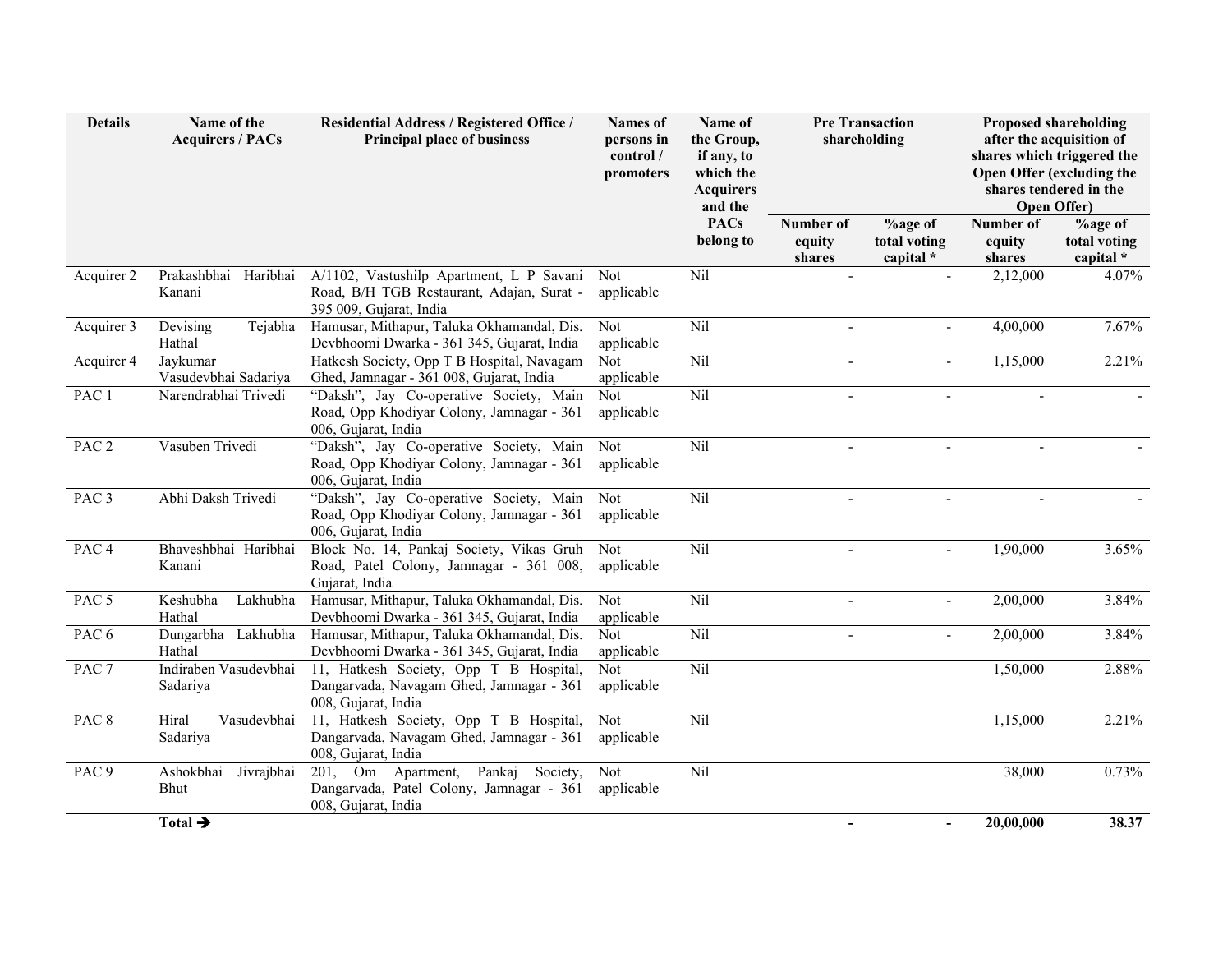\* The Target Company has 1,78,300 partly paid up equity shares with paid up amount of Rs. 5 per share. Such shares being partly paid up, carry voting rights proportionate to the amount paid up on such shares vis-à-vis a fully paid up share which carries 1 voting right per share. Accordingly, for the purpose of voting rights in this Letter of Offer, the same has been calculated as under:

| No. of shares / securities                   | Total number of shares / | Proportionate number of voting | Voting         |
|----------------------------------------------|--------------------------|--------------------------------|----------------|
|                                              | securities issued        | shares / voting capital        | rights $(\% )$ |
| Fully paid up equity shares of Rs. 10 each   | 51,22,600                | 51,22,600                      | 98.29          |
| Partly paid up equity shares with Rs. 5 each | 1.78.300                 | 89,150                         | 1.71           |
| Total                                        | 53,00,900                | 52, 11, 750                    | 100.00         |

**3.2** Any other interest in the Target Company

(a) The following persons, who are also the Acquirers are already Director on the Board of the Target Company:

| Sr. | Name                        | Date of appointment $\&$ |                                        |
|-----|-----------------------------|--------------------------|----------------------------------------|
| No. |                             | <b>Designation</b>       |                                        |
|     | Daksh Narendrabhai Trivedi  | June 10, 2021            | Non Executive Non Independent Director |
|     | Prakashbhai Haribhai Kanani | June 10, 2021            | Non Executive Non Independent Director |
|     | Devising Tejabha Hathal     | February 12, 2021        | Non Executive Non Independent Director |

(b) During the financial year 2021-22, the Target Company has received loan from the three of the Acquirers, details of which is as under:

| <b>Name of Acquirer</b>     | <b>Nature of Transaction</b> | Amount (in $\bar{x}$ ) | <b>Remarks</b>                                      |
|-----------------------------|------------------------------|------------------------|-----------------------------------------------------|
| Daksh Narendrabhai Trivedi  | Loan given to Target Company | 6.00.000               | Repayable on demand carrying an interest of 9% p.a. |
| Prakashbhai Haribhai Kanani | Loan given to Target Company | 12.50,000              | Repayable on demand carrying an interest of 9% p.a. |
| Devising Tejabha Hathal     | Loan given to Target Company | 20,00,000              | Repayable on demand carrying an interest of 9% p.a. |

Prior to the aforesaid transactions undertaken during the financial year 2021-22, no other transactions have been undertaken by the Acquirers and / or PACs with the Target Company.

#### **3 Details of Selling Shareholder**:

| Sr. | Name of Seller *             | Part of the           | Details of shares / voting rights held by the selling shareholders |                                                   |               | <b>Remarks</b>           |                                 |
|-----|------------------------------|-----------------------|--------------------------------------------------------------------|---------------------------------------------------|---------------|--------------------------|---------------------------------|
| No. |                              | Promoter /            |                                                                    | <b>Post Transaction</b><br><b>Pre Transaction</b> |               |                          |                                 |
|     |                              | <b>Promoter Group</b> | <b>Number</b>                                                      | $\frac{6}{9}$                                     | <b>Number</b> | $\frac{0}{0}$            |                                 |
|     | Bharti Prataprai Davda       | Yes.                  | 5,76,702                                                           | 11.07%                                            | 1,47,156      | 2.83                     | Shares<br>the<br>acquired<br>bv |
|     | Dhirajlal Shamji Madhavani   | Yes                   | 24,800                                                             | 0.48%                                             |               | $\overline{\phantom{a}}$ | Share<br>Acquirers<br>through   |
|     | Hasmukh Purshottam Dawda     | Yes                   | 3,90,900                                                           | 7.50%                                             |               |                          | Purchase Agreement              |
|     | Jasumati Kishor Davda        | Yes                   | 29,100                                                             | 0.56%                                             |               |                          |                                 |
|     | Kishore Gopaldas Davda       | Yes                   | 25,000                                                             | 0.48%                                             |               |                          |                                 |
|     | Niranjana Dhirajlal Madhwani | <b>Yes</b>            | 2,62,150                                                           | 5.03%                                             | 200           | 0.00                     |                                 |
|     | Prataprai Gopaldas Davda     | Yes                   | 3,51,704                                                           | 6.75%                                             |               |                          |                                 |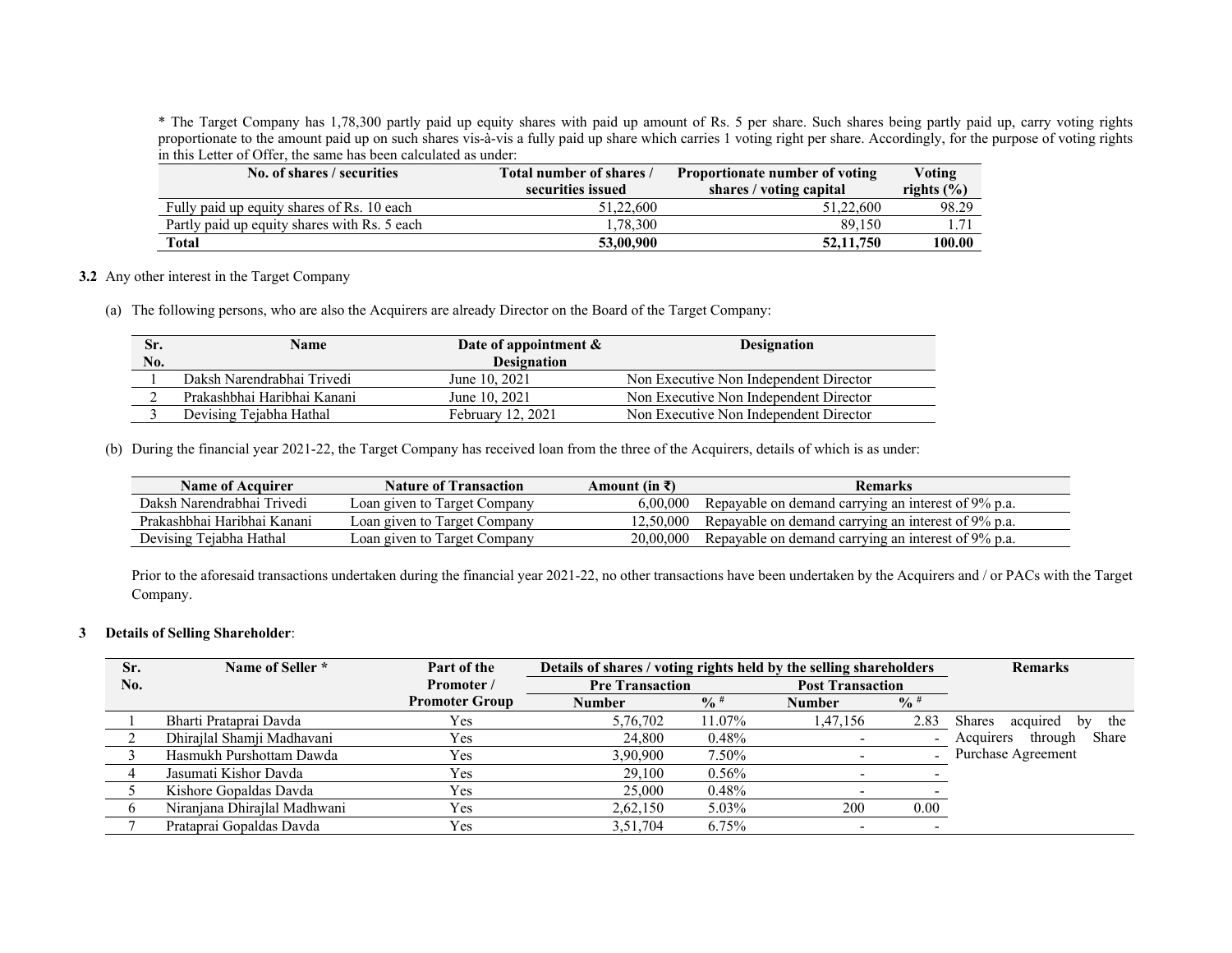| Sr. | Name of Seller *             | Part of the           |                        | Details of shares / voting rights held by the selling shareholders |                         |               | <b>Remarks</b> |
|-----|------------------------------|-----------------------|------------------------|--------------------------------------------------------------------|-------------------------|---------------|----------------|
| No. |                              | Promoter /            | <b>Pre Transaction</b> |                                                                    | <b>Post Transaction</b> |               |                |
|     |                              | <b>Promoter Group</b> | Number                 | $\frac{0}{6}$ #                                                    | Number                  | $\frac{0}{0}$ |                |
|     | Viiavkant Purshottam Dawda - | Yes                   | 2.10.000               | 4.03%                                                              |                         | -             |                |
|     | Yogesh Purshotam Davda       | Yes                   | 2,77,000               | 5.31%                                                              |                         | -             |                |
|     | Grand Total                  |                       | 21,47,356              | 41.20%                                                             | 1,47,356                | 2.83          |                |

\* In addition to the aforesaid Sellers, Prataprai G Davda HUF also forms part of the present Promoter Group of the Target Company. However, Prataprai G Davda HUF is not a party to the abovementioned Share Purchase Agreement.

# %age of voting capital

#### **4Details of Target Company**

| Name                                             | Kachchh Minerals Limited                                                             |
|--------------------------------------------------|--------------------------------------------------------------------------------------|
| - CIN                                            | : $L15543MH1981PLCO24282$                                                            |
| Registered Office                                | : 22, Mansur Building, 1st Floor, 98, Princess Street, Mumbai - 400 002, Maharashtra |
| Stock Exchange(s) where equity shares are listed | BSE Limited (Scrip code: 531778; Scrip ID: "KACHCHH")                                |

#### **5Other Details**

- 5.1 A Detailed Public Statement ("DPS") containing other Offer related information will be published on or before October 25, 2021 in accordance with Regulation 14(3) of the SEBI Regulations. The DPS shall, inter alia, contain details of the Open Offer including detailed information on the Offer Price, the Acquirers, the PACs, the Target Company, the background to the Open Offer, the statutory approvals required for the Open Offer, details of financial arrangements, and other terms and conditions pertaining to the Open Offer.
- 5.2 The Acquirers and PACs undertakes that they are aware of and shall comply with all obligations under the SEBI SAST Regulations and have adequate financial resources to meet the Offer obligations.
- 5.3 The Offer is not conditional upon any minimum level of acceptance in terms of Regulation 19(1) of the SEBI SAST Regulations. This Public Announcement is not being issued pursuant to a competing offer in terms of Regulation 20 of the SEBI SAST Regulations.
- 5.4 In terms of Regulation 7(6) of the SEBI SAST Regulations, except the Acquirers and PACs and existing members of the promoter and promoter group of the Target Company, all shareholders of the Target Company can participate in the Offer.
- 5.5 The Acquirers and PACs shall comply with the minimum public shareholding requirements as may be prescribed under the applicable laws from time to time.
- 5.6 All the information pertaining to the Target Company contained in this Public Announcement has been obtained from publicly available sources, and the accuracy thereof has not been independently verified by the Manager to the Open Offer.
- 5.7 The Acquirers and the PACs accept full responsibility for the information contained in this Public Announcement and undertake that they are aware of and will comply with the obligations under the SEBI SAST Regulations.